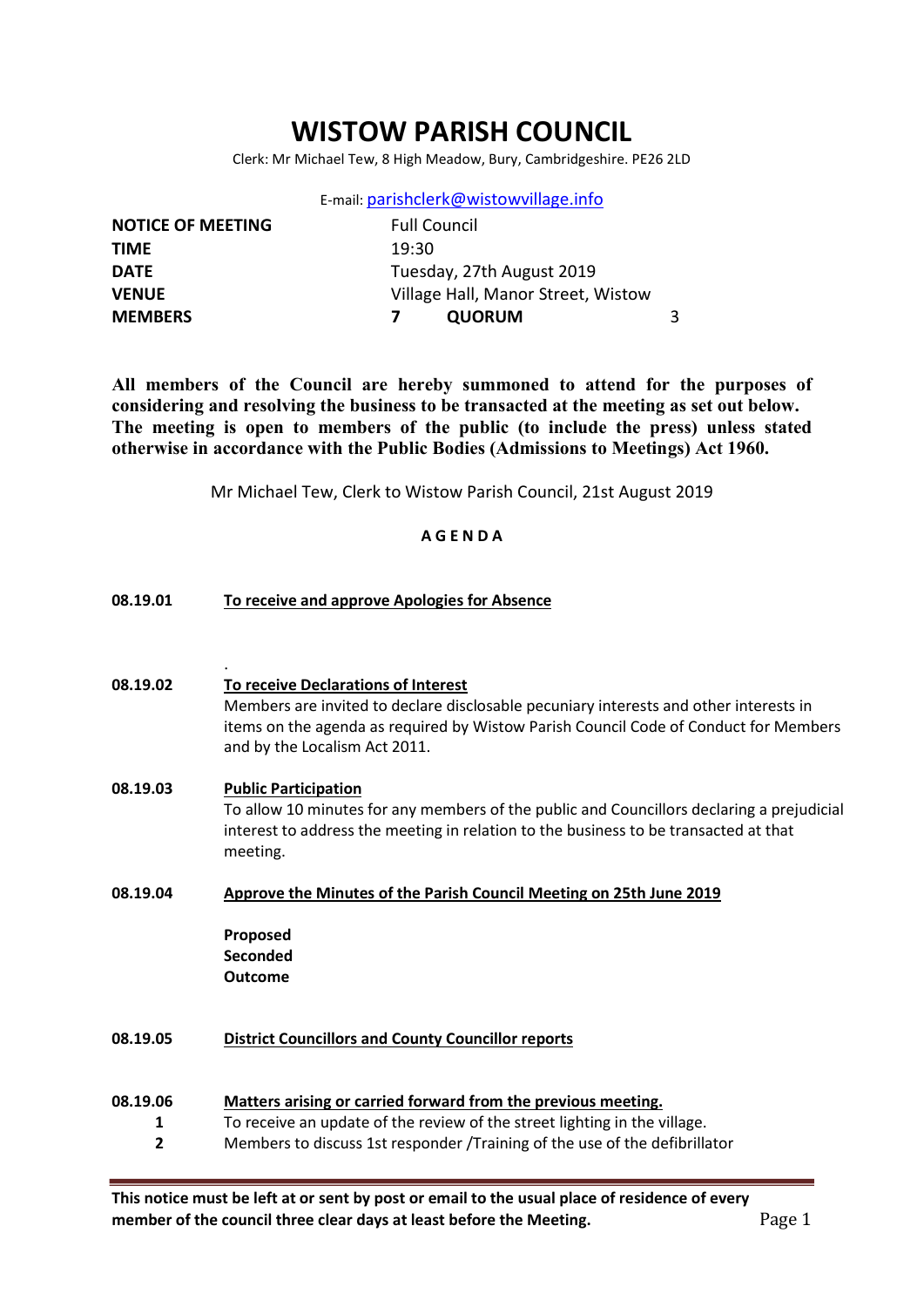- 3 Members to agree the yearly planning map for the Parish Council
- 4 Members to look at the new financial Regulations 2019 for adoption.
- 5 Cyber security course details and confirming Numbers for course.

### 08.19.07 Notification of planning items.

There has been no Planning applications this month, all Planning applications have had a response and sent to HDC

### 08.19.08 Finance

To approve accounts for payment: 27th August 2019

| <b>Date</b> | <b>Ref No</b> | Payee                      | <b>Description</b>              | Amount |
|-------------|---------------|----------------------------|---------------------------------|--------|
| 27/08/2019  | 408           | <b>CGM</b>                 | <b>Grass Cutting</b>            | 621.60 |
| 27/08/2019  | 409           | <b>Cambridge Acre</b>      | <b>Membership renewal</b>       | 57.00  |
| 27/08/2019  | 410           | Came & co                  | <b>Insurance</b>                | 831.57 |
| 27/08/2019  | 411           | <b>Ray Burton services</b> | Trim of hedge and other works   | 318.00 |
| 27/08/2019  | 412           | <b>Mr Tew</b>              | <b>Clerks Wages</b>             | 296.00 |
| 27/08/2019  | 413           | <b>G.Macinnes</b>          | <b>Materials for Playground</b> | 69.07  |

\*To note income received: No Income received for August 2019\*

# Proposed Seconded Outcome

#### 08.19.09 Traffic, Highways & Road Safety.

1 Members to discuss whether to participate in the Winter gritting scheme.

#### 08.19.10 Village Maintenance

- 1 Playing Park Hedge annual maintenance (Trim) extended works and suggestion from contractor to increase number of trims to 2 per annum.
- 2 Members to discuss the Grass cutting contract (Cllr G.Smith) to lead

# 08.19.11 Policing Matters:

No incidents in the village of Wistow reported, all alerts are posted to the Parish Councils Facebook page.

# 08.19.12 Correspondence and Communications

- 08.19.12.1 Capalc and Nalc CEO Bulletin Various
- 08.19.12.2 Ecops alerts various for the Warboys ward
- 08.19.12.3 CCC IHMC Road works and events